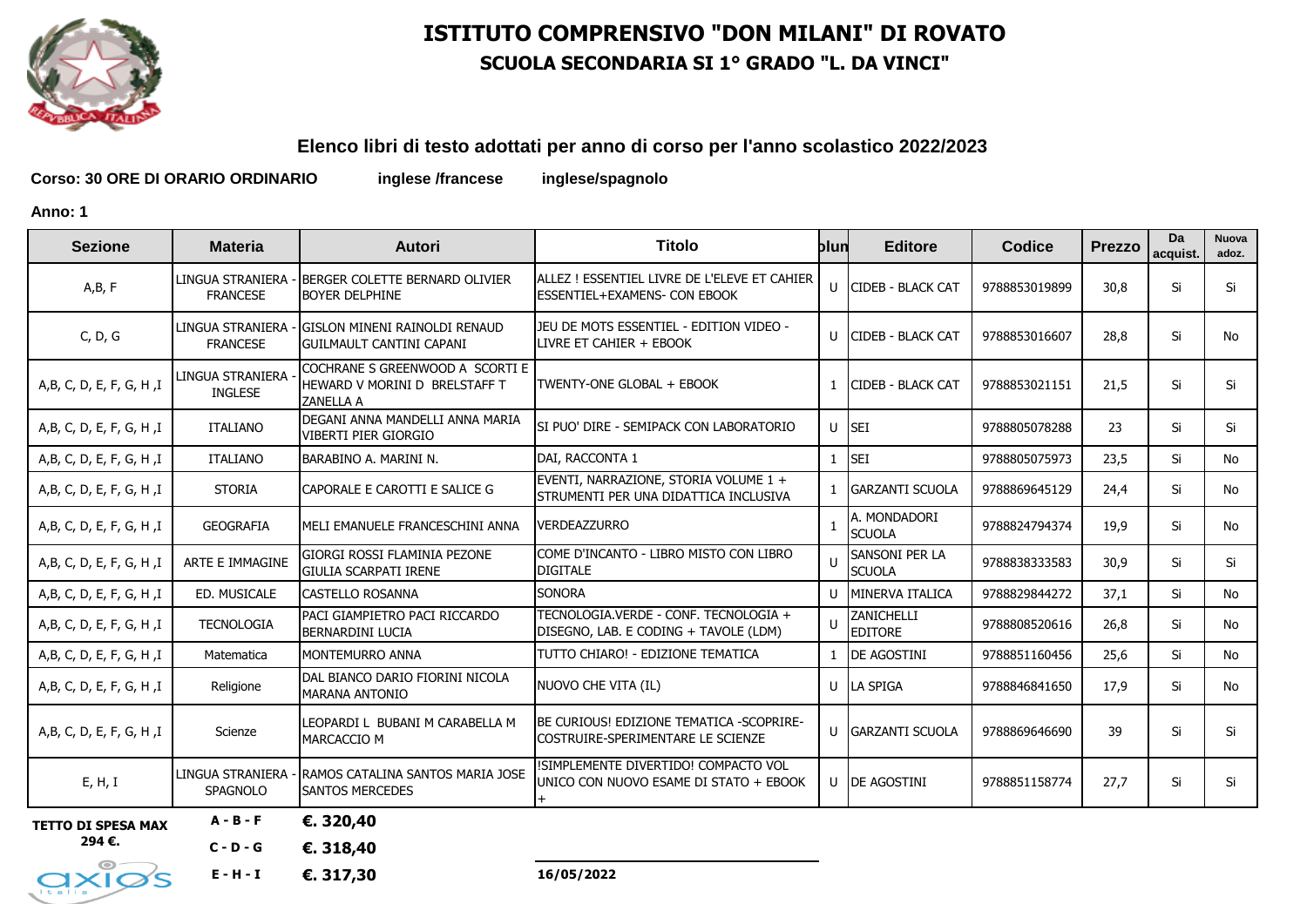

# **ISTITUTO COMPRENSIVO "DON MILANI" DI ROVATO SCUOLA SECONDARIA SI 1° GRADO "L. DA VINCI"**

# **Elenco libri di testo adottati per anno di corso per l'anno scolastico 2022/2023**

Corso: 30 ORE DI ORARIO ORDINARIO inglese /francese

**Anno: 2**

| <b>Sezione</b>         | <b>Materia</b>                       | <b>Autori</b>                                                     | Titolo                                                                                                              | blun                     | <b>Editore</b>                           | Codice        | <b>Prezzo</b> | Da<br>acquist. | Nuova<br>adoz. |
|------------------------|--------------------------------------|-------------------------------------------------------------------|---------------------------------------------------------------------------------------------------------------------|--------------------------|------------------------------------------|---------------|---------------|----------------|----------------|
| A, B, C, D, F, G       | LINGUA STRANIERA<br><b>FRANCESE</b>  | igislon mineni rainoldi renaud<br><b>GUILMAULT CANTINI CAPANI</b> | JEU DE MOTS ESSENTIEL - EDITION VIDEO -<br>LIVRE ET CAHIER + EBOOK                                                  | $\mathsf{U}$             | ICIDEB - BLACK CAT                       | 9788853016607 | 28,8          | No             | <b>No</b>      |
| A, B, C, D, E, F, G, H | LINGUA STRANIERA<br><b>INGLESE</b>   | AA VV                                                             | STEP UP 2 DIGITAL GOLD                                                                                              | $\mathcal{P}$            | <b>OXFORD</b><br><b>UNIVERSITY PRESS</b> | 9780194057837 | 23,3          | Si             | No             |
| A, B, C, D, E, F, G, H | <b>ITALIANO</b>                      | ASNAGHI EMILIA MANZO CONO                                         | GRAMMATICA & CO - VOL. A - LE REGOLE +<br>EBOOK + PALESTRA INVALSI                                                  |                          | U CEDAM                                  | 9788861811423 | 24,5          | No             | <b>No</b>      |
| A, B, C, D, E, F, G, H | <b>ITALIANO</b>                      | BARABINO ANDREA MARINI NICOLETTA                                  | DAI, RACCONTA 2                                                                                                     |                          | 2 SEI                                    | 9788805076017 | 24,5          | Si             | <b>No</b>      |
| A, B, C, D, E, F, G, H | <b>STORIA</b>                        | CAPORALE E CAROTTI E SALICE G                                     | EVENTI, NARRAZIONE, STORIA VOLUME 2 +<br>STRUMENTI PER UNA DIDATTICA INCLUSIVA                                      |                          | 2 GARZANTI SCUOLA                        | 9788869645143 | 23,9          | Si             | <b>No</b>      |
| A, B, C, D, E, F, G, H | <b>GEOGRAFIA</b>                     | IMELI EMANUELE FRANCESCHINI ANNA                                  | <b>VERDEAZZURRO</b>                                                                                                 | $\overline{\phantom{0}}$ | A. MONDADORI<br><b>SCUOLA</b>            | 9788824794459 | 21,9          | Si             | <b>No</b>      |
| A, B, C, D, E, F, G, H | ARTE E IMMAGINE                      | <b>AA VV</b>                                                      | FILO DELL'ARTE COMPACT                                                                                              |                          | U GIUNTI TVP                             | 9788809862579 | 21,9          | <b>No</b>      | <b>No</b>      |
| A, B, C, D, E, F, G, H | <b>EDUCAZIONE</b><br><b>MUSICALE</b> | <b>CASTELLO ROSANNA</b>                                           | <b>SONORA</b>                                                                                                       |                          | U MINERVA ITALICA                        | 9788829844272 | 37,1          | <b>No</b>      | <b>No</b>      |
| A, B, C, D, E, F, G, H | <b>TECNOLOGIA</b>                    | PACI GIAMPIETRO PACI RICCARDO<br><b>BERNARDINI LUCIA</b>          | TECNOLOGIA.VERDE - CONF. TECNOLOGIA +<br>DISEGNO, LAB. E CODING + TAVOLE (LDM)                                      | $\mathbf{H}$             | <b>ZANICHELLI</b><br><b>EDITORE</b>      | 9788808520616 | 26,8          | No             | <b>No</b>      |
| A, B, C, D, E, F, G, H | Matematica                           | <b>MONTEMURRO ANNA</b>                                            | TUTTO CHIARO! - EDIZIONE TEMATICA                                                                                   |                          | 2 <b>DE AGOSTINI</b>                     | 9788851160463 | 25,6          | Si             | No             |
| A, B, C, D, E, F, G, H | Religione                            | Idal bianco dario fiorini nicola<br><b>MARANA ANTONIO</b>         | NUOVO CHE VITA (IL)                                                                                                 |                          | U LA SPIGA                               | 9788846841650 | 17,9          | <b>No</b>      | <b>No</b>      |
| A, B, C, D, E, F, G, H | Scienze                              | <b>FLACCAVENTO GILDA ROMANO NUNZI</b>                             | SCIENZE PER IMMAGINI A+B+C - LIBRO MISTO<br>CON OPENBOOK VOLUME A+B+C +<br>LABORATORIO + SCIENZE PER MAPPE + STORIE |                          | U FABBRI SCUOLA                          | 9788891514561 | 35,3          | No             | <b>No</b>      |
| E, H                   | LINGUA STRANIERA<br><b>SPAGNOLO</b>  | <b>RAMOS CATALINA SANTOS MARIA JOSE</b><br><b>SANTOS MERCEDES</b> | !SIMPLEMENTE DIVERTIDO! COMPACTO +<br><b>EBOOK</b>                                                                  |                          | U <b>DE AGOSTINI</b>                     | 9788851128432 | 27,7          | <b>No</b>      | No.            |

**TETTO DI SPESA MAX 117 €.**

 $\times$  1  $<$ 

 $\prec$ 

**A - B - C - D E - F - G - H €. 119,20**

**16/05/2022**